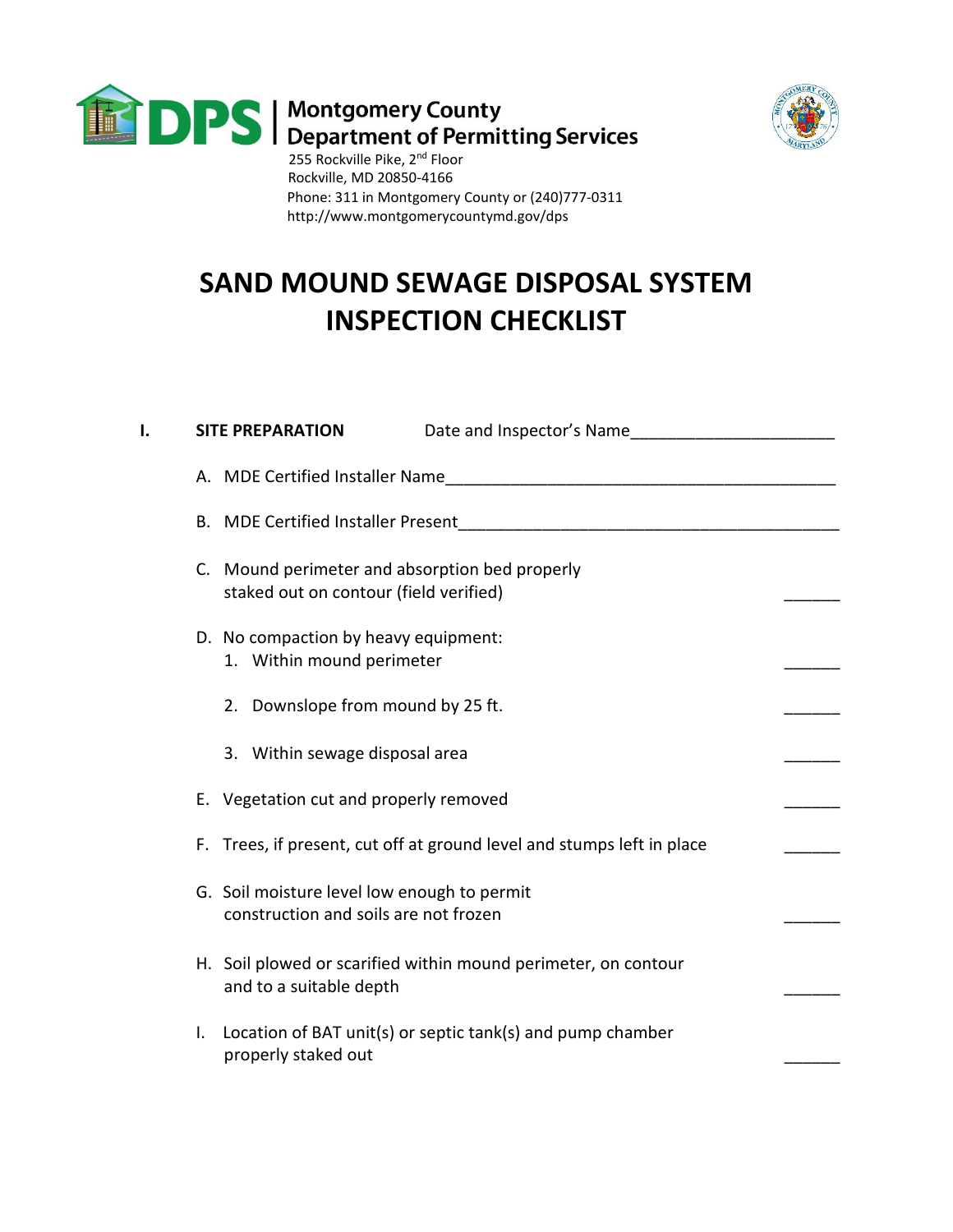## II. CONSTRUCTION

|    |    | A. Septic tank(s) or BAT units                                                             |  |
|----|----|--------------------------------------------------------------------------------------------|--|
|    |    | B. Number of tanks                                                                         |  |
|    |    | C. Tank type and construction meets specifications i.e.,<br>top-seam, baffled, etc.        |  |
|    |    | D. Capacity requirements met                                                               |  |
|    |    | E. Proper installation, bedded and level                                                   |  |
|    |    | F. Inlet and outlet pipes at proper elevations and water tight<br>at tank pipe connections |  |
|    |    | G. Baffles and/or tees properly installed                                                  |  |
|    |    | H. Manhole access and risers 6 inches above finished grade                                 |  |
|    | I. | Tank water tightness checked                                                               |  |
|    |    | a. Weep holes in tank walls/bottom sealed if present                                       |  |
|    |    | b. 24-hour leakage test conducted                                                          |  |
|    |    | Proper vacuum test conducted<br>c.                                                         |  |
|    |    | d. Riser to tank lid connection watertight and verified                                    |  |
| Ш. |    | <b>PUMP CHAMBER</b><br><b>DATE</b>                                                         |  |
|    |    | A. Design specifications met                                                               |  |
|    |    | B. Six-inch block present under pump                                                       |  |
|    |    | C. Control panel meets specifications and properly sealed                                  |  |
|    |    | D. Event counter/elapsed time meter/flow meter installed if required                       |  |
|    | Е. | Proper float elevations (on/off alarm)                                                     |  |
|    | F. | Quick disconnect/siphon hole present in pump discharge supply<br>line if required          |  |
|    |    | G. Proper elevation of influent pipe                                                       |  |
|    |    |                                                                                            |  |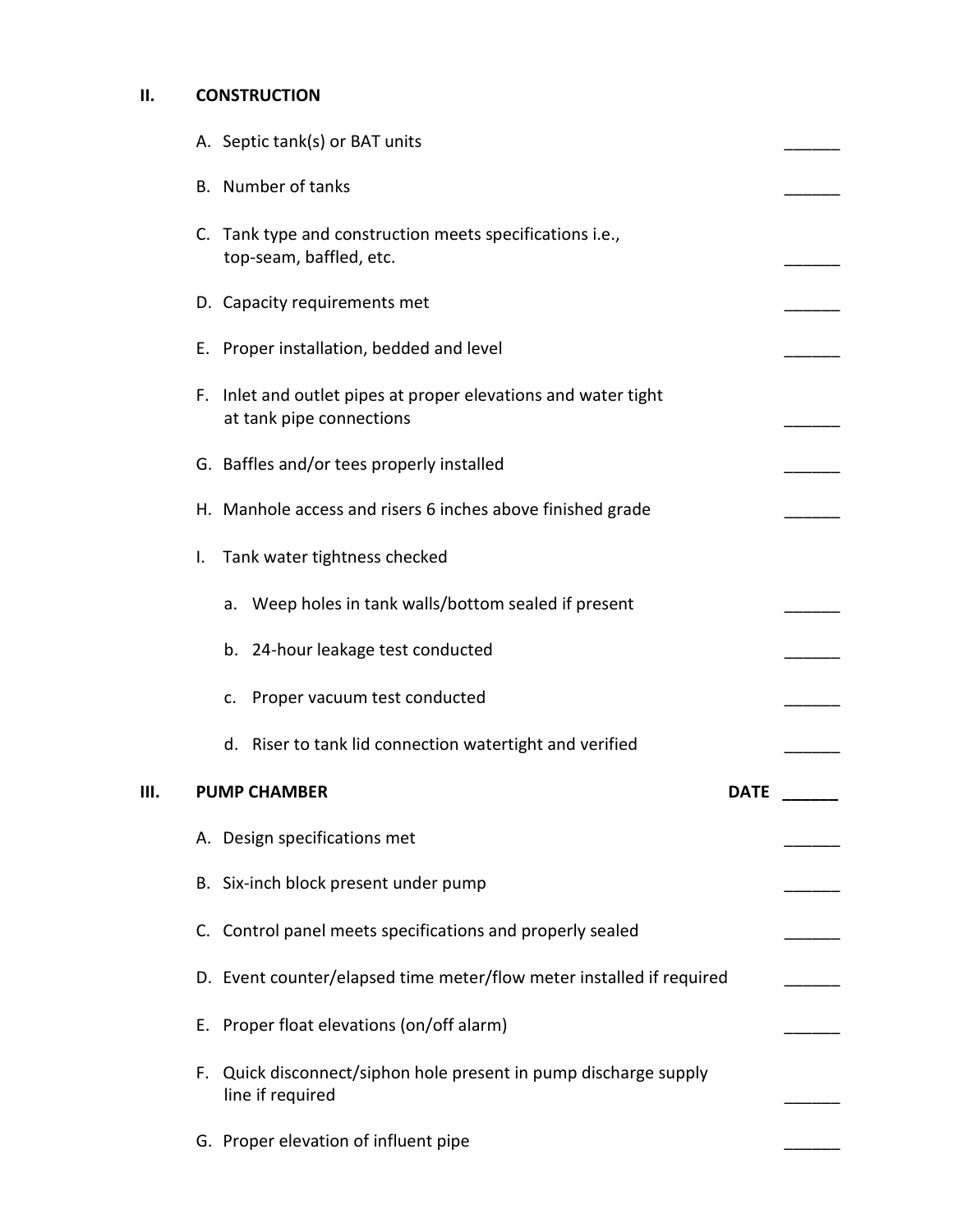|     | H. Inlet and outlet pipes through tank walls properly sealed              |             |  |
|-----|---------------------------------------------------------------------------|-------------|--|
|     | Valves meet specifications on approved plan<br>I.                         |             |  |
|     | Tank joints/seams above seasonal high water table<br>J.                   |             |  |
|     | K. Manhole access provided and terminates six inches above finished grade |             |  |
|     | Average day's design flow storage capacity above high-level alarm<br>L.   |             |  |
|     | M. Force main (supply line) diameter as specified on design               |             |  |
|     | N. High water alarm on separate circuit than pump                         |             |  |
|     | O. Riser to tank lid connection watertight                                |             |  |
| IV. | <b>SAND FILL AND ABSORPTION AREA</b>                                      | <b>DATE</b> |  |
|     | A. Sand meets proper specifications on design                             |             |  |
|     | B. Sand fill brought to proper elevation                                  |             |  |
|     | C. Sand fill covers basal area                                            |             |  |
|     | D. Absorption bed proper dimensions                                       |             |  |
|     | E. Absorption bed level                                                   |             |  |
|     | F. Six-inches of river gravel between sand fill and distribution pipe     |             |  |
| V.  | <b>DISTRIBUTION SYSTEM</b>                                                | <b>DATE</b> |  |
|     | A. Pressure fittings used at joints                                       |             |  |
|     | B. Fittings adequately bonded                                             |             |  |
|     | C. Proper diameter of manifold                                            |             |  |
|     | D. Proper diameter of lateral piping                                      |             |  |
|     | Proper diameter of lateral perforations<br>Е.                             |             |  |
|     | Proper spacing of lateral perforations<br>F.                              |             |  |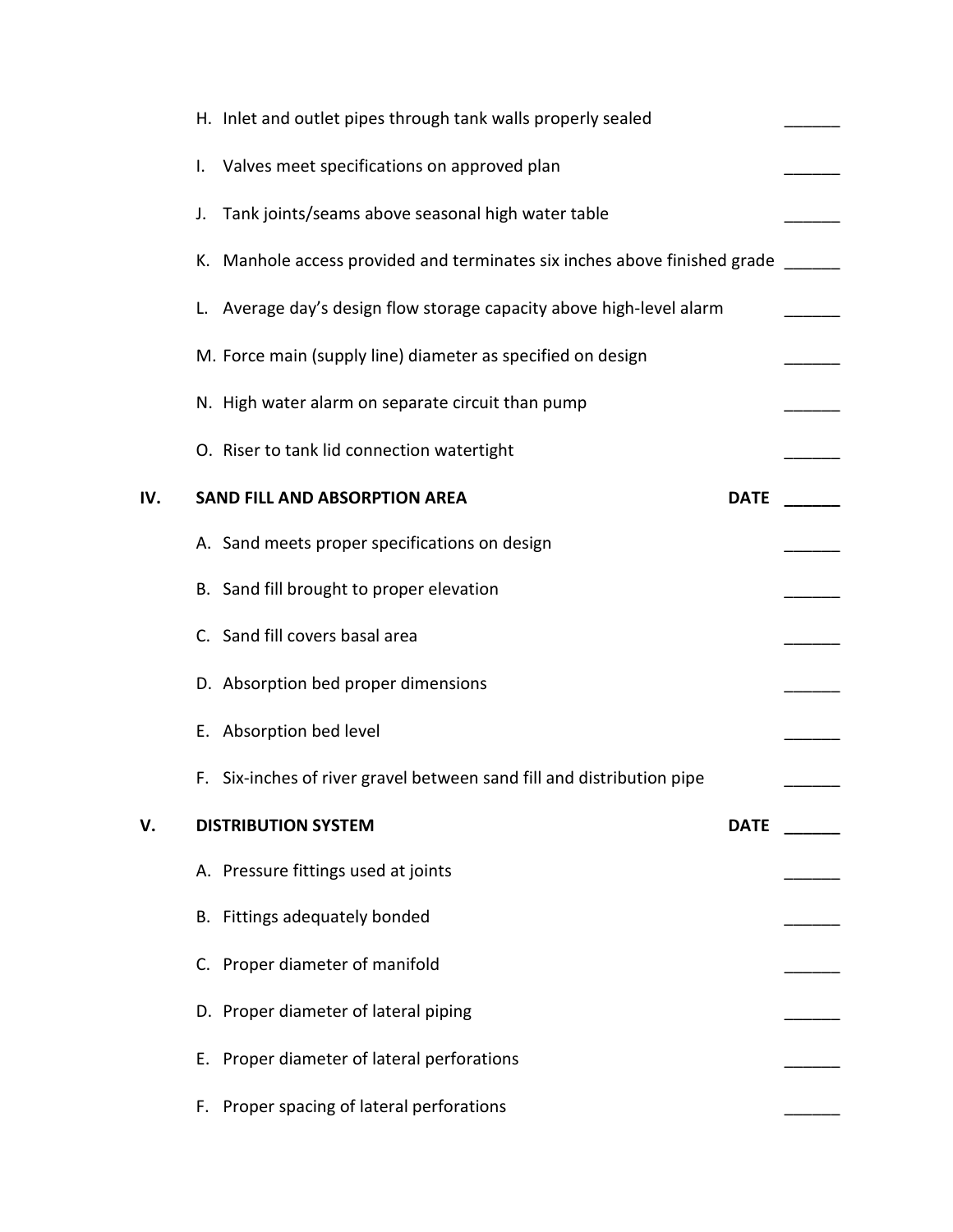|       | G. Perforations oriented downward                                          |             |
|-------|----------------------------------------------------------------------------|-------------|
|       | H. End perforation suitable (sleeved/in end cap/on turn-up radius)         |             |
|       | Two-inch gravel to cover laterals<br>I.                                    |             |
|       | J. Check of distribution system under pressure                             |             |
| VI.   | FINAL PLACEMENT OF FILL AND TOPSOIL                                        | <b>DATE</b> |
|       | A. Spun Geotextile fabric in place above gravel bed                        |             |
|       | B. Tapered cap present                                                     |             |
|       | 1. Twelve-inch depth at center                                             |             |
|       | 2. Six-inch depth at edges                                                 |             |
|       | C. Six-Inch Topsoil Cover:                                                 |             |
|       | 1. Present and graded                                                      |             |
|       | 2. Sedded/Sod                                                              |             |
|       | 3. Mulched                                                                 |             |
|       | D. Sides of mound no steeper than 3:1 slope                                |             |
| VII.  | <b>MONITORING APPURTENANCES</b>                                            | <b>DATE</b> |
|       | A. Observation Ports:                                                      |             |
|       | 1. Proper location and number                                              |             |
|       | 2. Installed to proper depth and stable                                    |             |
|       | B. Lateral turn-ups in place and protected with pipe sleeves or turf boxes |             |
| VIII. | SITE DRAINAGE AND PROPER GRADING (IF REQUIRED)                             | <b>DATE</b> |
|       | A. Surface water diversion                                                 |             |
|       | B. Curtain drain properly installed                                        |             |
|       | C. Vertical drain                                                          |             |